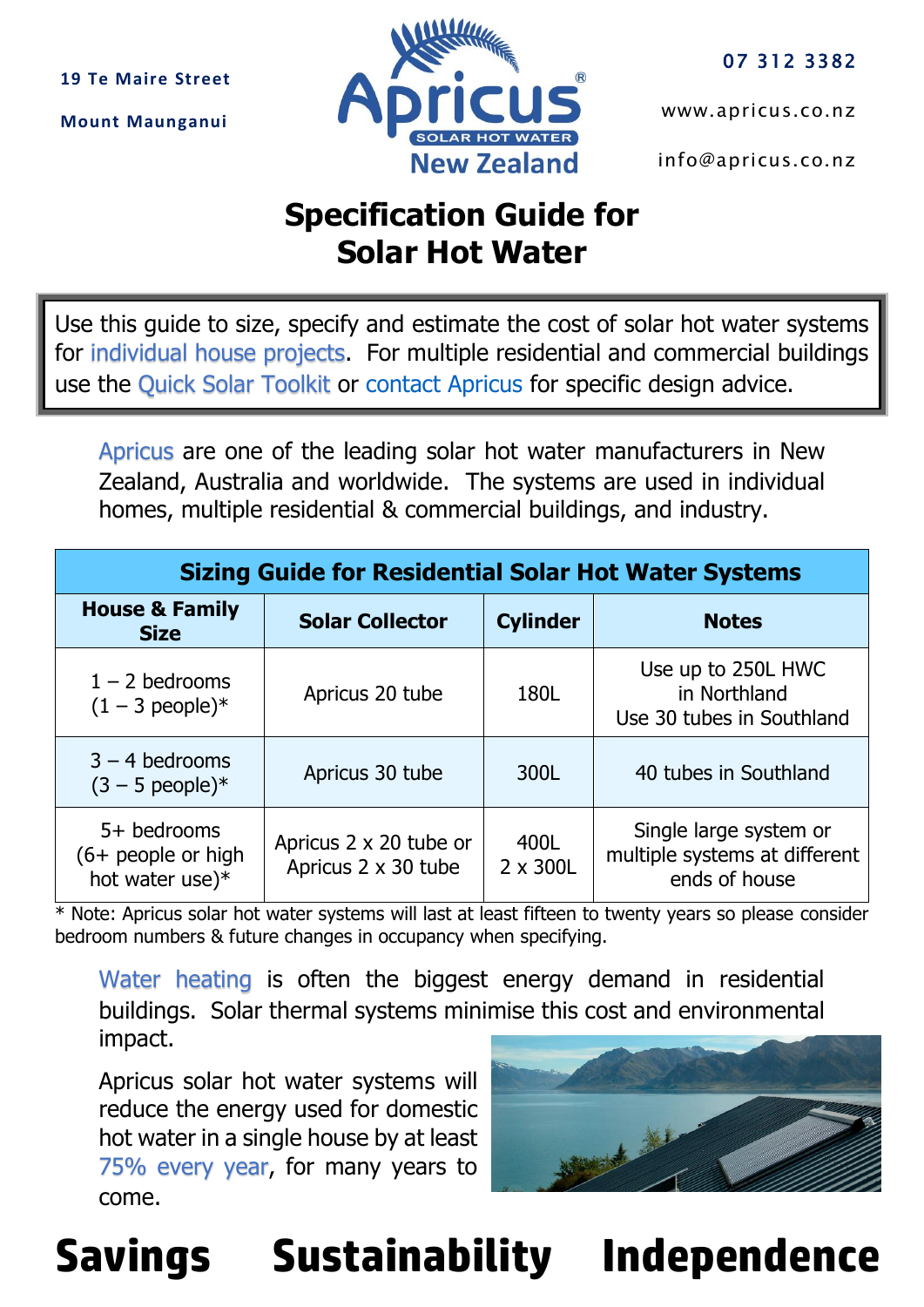

Note: Minimum collector angle is 18 degrees. Year-round performance will be slightly improved by pitching system to same angle as latitude of house location, but is not required. E.g. Auckland latitude is 37 degrees.

## **Mounting System Selector**



Unless noted below all frames or mounting systems are fixed with 14G Ø6.3mm tek screws

\* Fix with lag bolts ^ Fix to extra nogs with tek screws & sealed with bituminous joint sealant, e.g. Holdfast BlackJac

~ Clip roof systems use MonkeyToe or similar for mounting to vertical corrugates



Short Rails x 4





**Savings Sustainability Independence**



U Feet  $\times$  4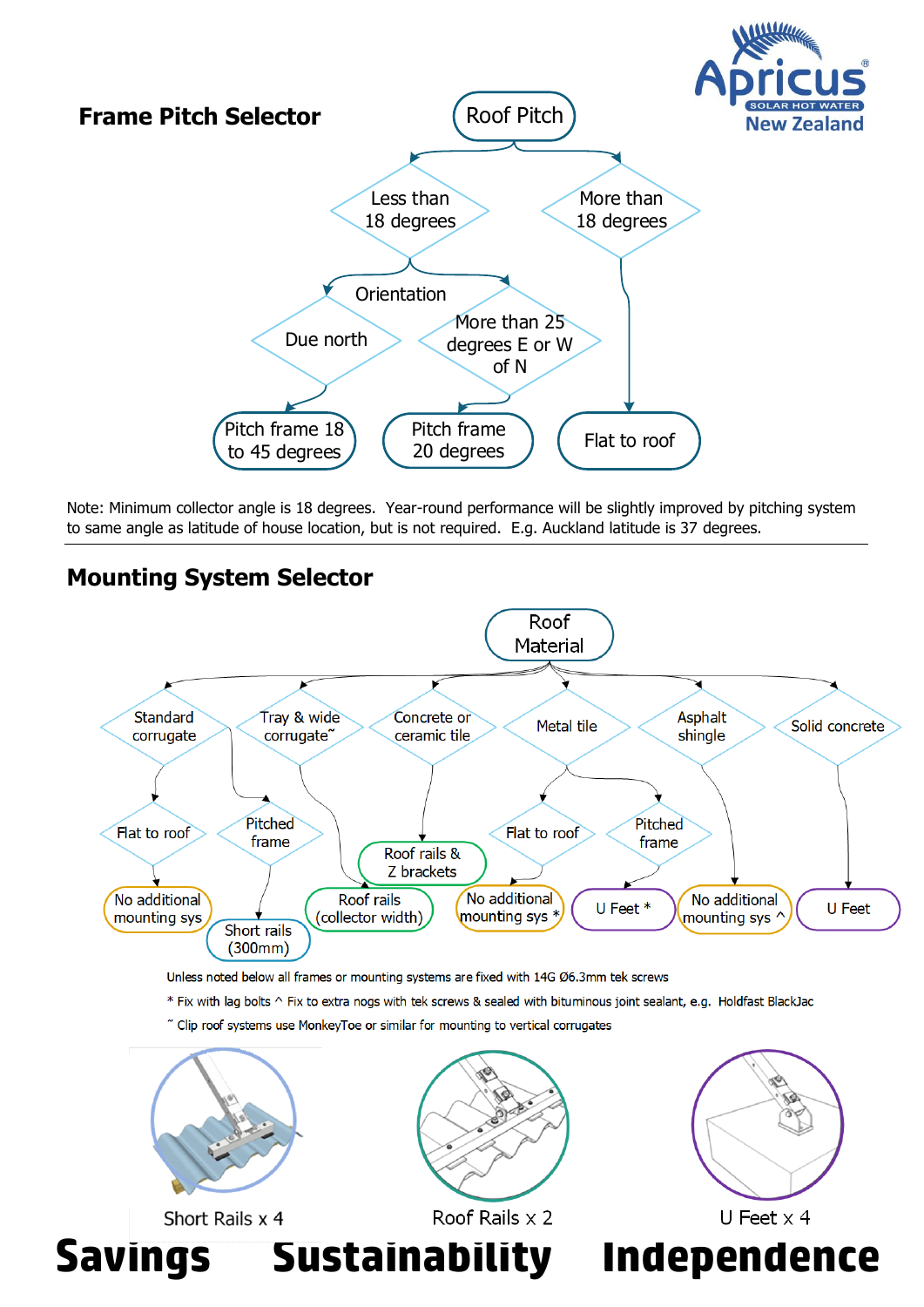

\* Poor quality water has high mineral content, found in bore water especially in Nelson & Marlborough. Contact Apricus for specific guidance if bore water does not meet NZ drinking water standards.

^ Drain back installations require continuous fall of pipework from collector to cylinder & angled panel install on roof. Therefore, drain back may not suit all house designs or panel locations, contact Apricus for specific guidance.

| <b>Cost Guide for Residential Solar Hot Water Systems</b>                                                                                                                                                                                                                    |                    |                    |  |  |
|------------------------------------------------------------------------------------------------------------------------------------------------------------------------------------------------------------------------------------------------------------------------------|--------------------|--------------------|--|--|
| <b>System Type</b>                                                                                                                                                                                                                                                           | <b>System Size</b> | <b>RRP inc GST</b> |  |  |
| Open Loop                                                                                                                                                                                                                                                                    | Apricus 20 tube    | \$3,510            |  |  |
|                                                                                                                                                                                                                                                                              | Apricus 30 tube    | \$4,360            |  |  |
|                                                                                                                                                                                                                                                                              | Apricus 40 tube    | \$5,750            |  |  |
| Closed Loop<br>or<br>Drain Back                                                                                                                                                                                                                                              | Apricus 20 tube    | \$4,720            |  |  |
|                                                                                                                                                                                                                                                                              | Apricus 30 tube    | \$5,690            |  |  |
|                                                                                                                                                                                                                                                                              | Apricus 40 tube    | \$6,800            |  |  |
| All systems above assume flat to roof installation and include all standard installation<br>materials (pump, controller, pipe, insulation, valves, etc). See below for additional options.<br>RRP do not include additional costs, such as delivery, consumables and labour. |                    |                    |  |  |

## **Savings Sustainability Independence**